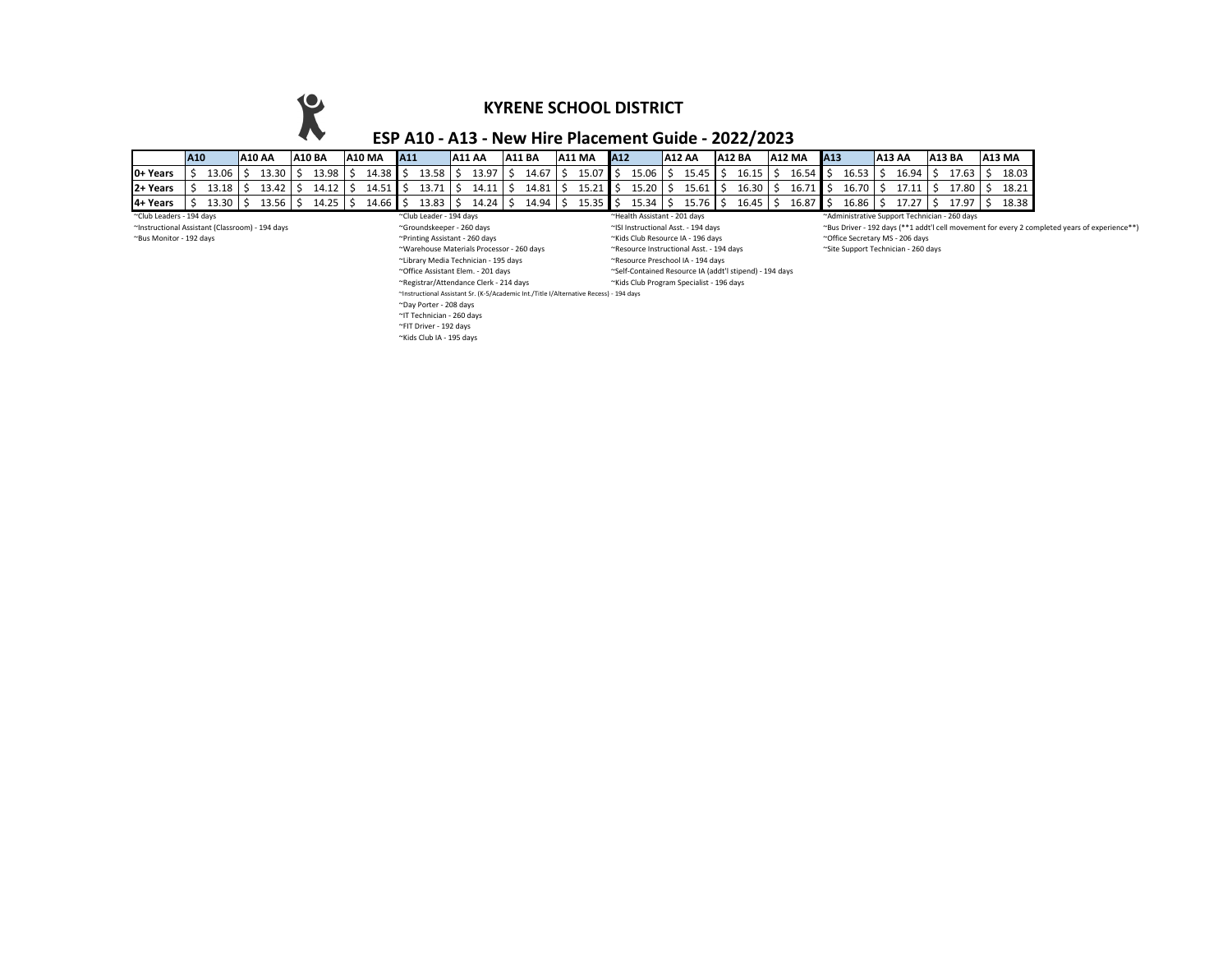# $\mathbf k$

#### **KYRENE SCHOOL DISTRICT**

## **ESP B21-B25/B32 - New Hire Placement Guide - 2022/2023**

|                                                                                             | <b>B21</b>                           | <b>B21 AA</b> | <b>B21 BA</b> | <b>B21 MA</b> | <b>B22</b>                                            | <b>B22 AA</b> | <b>B22 BA</b>                         | <b>B22 MA</b> | <b>B23</b>                                                                                   | <b>B23 AA</b> | <b>B23 BA</b> | <b>B23 MA</b> | B24/B31 | <b>B24/31 AA</b> |         | B24/31 BA B24/31 MA | B25/B32                                                 |         |         | B25/32 AA B25/32 BA B25/32 MA |  |
|---------------------------------------------------------------------------------------------|--------------------------------------|---------------|---------------|---------------|-------------------------------------------------------|---------------|---------------------------------------|---------------|----------------------------------------------------------------------------------------------|---------------|---------------|---------------|---------|------------------|---------|---------------------|---------------------------------------------------------|---------|---------|-------------------------------|--|
| 0+ Years                                                                                    | \$16.92                              | \$17.33       | \$18.01       | \$18.42       | \$18.00                                               | \$18.41       | \$19.10                               | \$19.50       | \$19.17                                                                                      | \$19.56       | \$20.26       | \$20.66       | \$20.52 | \$20.92          | \$21.61 | \$22.01             | \$22.29                                                 | \$22.68 | \$23.38 | \$23.78                       |  |
| 2+ Years                                                                                    | \$17.11                              | \$17.50       | \$18.21       | \$18.60       | \$18.20                                               | \$18.59       | \$19.30                               | \$19.70       | \$19.36                                                                                      | \$19.76       | \$20.46       | \$20.86       | \$20.73 | \$21.13          | \$21.83 | \$22.24             | \$22.51                                                 | \$22.91 | \$23.61 | \$24.02                       |  |
| 4+ Years                                                                                    | \$17.27                              | \$17.68       | \$18.38       | \$18.79       | \$18.37                                               | \$18.78       | \$19.49                               | \$19.89       | \$19.55                                                                                      | \$19.96       | \$20.67       | \$21.07       | \$20.93 | \$21.35          | \$22.04 | \$22.46             | \$22.74                                                 | \$23.14 | \$23.85 | \$24.27                       |  |
| ~Accounting/Payroll Technician - 260 Days                                                   |                                      |               |               |               | ~Administrative Support Specialist - 260 Days         |               |                                       |               | "Administrative Support Specialist Lead - 260 Days<br>~Administrative Coordinator - 260 Days |               |               |               |         |                  |         |                     | "Community Education Program Coordinator III - 260 Days |         |         |                               |  |
| ~Building Managers/Roving - 260 Days                                                        |                                      |               |               |               | "Alternative Communications Specialist - 194 Days     |               |                                       |               | ~Buyer - 260 Days                                                                            |               |               |               |         |                  |         |                     |                                                         |         |         |                               |  |
| ~Bus Dispatcher - 192 Days<br>~Transportation Systems Specialist - 260 Days                 |                                      |               |               |               |                                                       |               | "Building Trade Specialist - 260 Days |               |                                                                                              |               |               |               |         |                  |         |                     |                                                         |         |         |                               |  |
| ~Bus Driver Trainer - 260 Days                                                              |                                      |               |               |               | ~Grounds Specialist - 260 Days                        |               |                                       |               | "Communications Specialist - 260 Days                                                        |               |               |               |         |                  |         |                     |                                                         |         |         |                               |  |
|                                                                                             | ~Groundskeeper Technician - 260 Days |               |               |               | ~Mechanic - 260 Days                                  |               |                                       |               | "Graphic Designer - 260 Days                                                                 |               |               |               |         |                  |         |                     |                                                         |         |         |                               |  |
| ~Mechanic Technician - 260 Days<br>"Native American Program Coordinator Title VI - 194 Days |                                      |               |               |               |                                                       |               | ~Paralegal - 260 Days                 |               |                                                                                              |               |               |               |         |                  |         |                     |                                                         |         |         |                               |  |
| ~Printing Technician - 260 Days                                                             |                                      |               |               |               | ~Printing Specialist - 260 Days                       |               |                                       |               | ~Lead Mechanic - 260 Days                                                                    |               |               |               |         |                  |         |                     |                                                         |         |         |                               |  |
|                                                                                             |                                      |               |               |               | ~Community Education Program Coordinator I - 195 Days |               |                                       |               | "Community Education Program Coordinator II - 195/260 Days                                   |               |               |               |         |                  |         |                     |                                                         |         |         |                               |  |
|                                                                                             |                                      |               |               |               | ~Elem. School Secretary - 218 Days                    |               |                                       |               | "Warehourse Supervisor - 260 Days                                                            |               |               |               |         |                  |         |                     |                                                         |         |         |                               |  |
|                                                                                             |                                      |               |               |               | ~ Middle School Secretary - 227 Days                  |               |                                       |               |                                                                                              |               |               |               |         |                  |         |                     |                                                         |         |         |                               |  |
| "Title I Program Coordinator - 195 Days                                                     |                                      |               |               |               |                                                       |               |                                       |               |                                                                                              |               |               |               |         |                  |         |                     |                                                         |         |         |                               |  |
|                                                                                             |                                      |               |               |               | ~Facilities Trade Technician - 260 Days               |               |                                       |               |                                                                                              |               |               |               |         |                  |         |                     |                                                         |         |         |                               |  |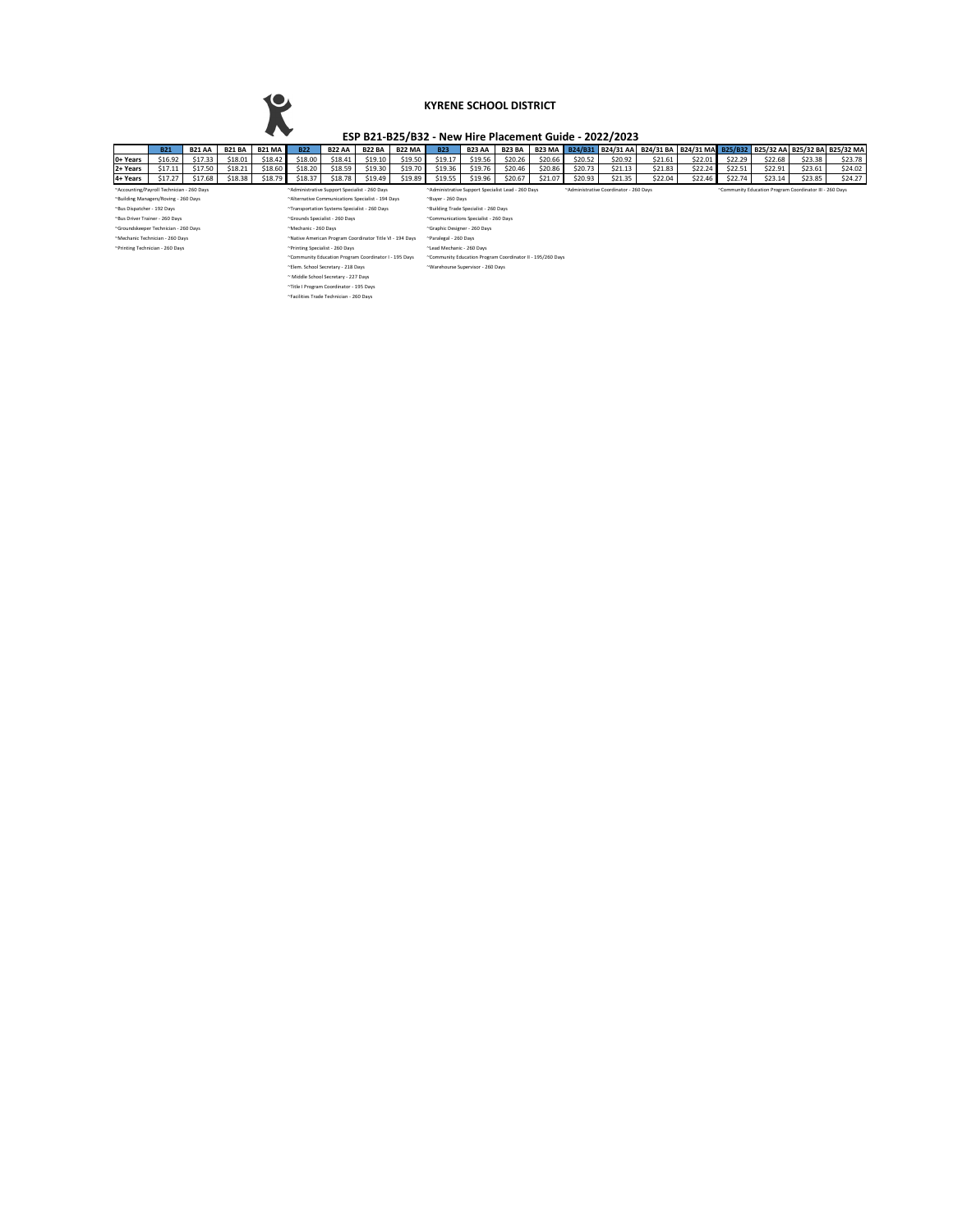|          | $\mathbf{\mathbf{\mathsf{U}}}$<br><b>KYRENE SCHOOL DISTRICT</b><br>ESP C41-C44 - New Hire Placement Guide - 2022/2023 |                                                                                                                                                                                                 |        |         |     |         |        |               |  |  |  |  |  |
|----------|-----------------------------------------------------------------------------------------------------------------------|-------------------------------------------------------------------------------------------------------------------------------------------------------------------------------------------------|--------|---------|-----|---------|--------|---------------|--|--|--|--|--|
|          | C <sub>41</sub>                                                                                                       | IC41 AA                                                                                                                                                                                         | C41 BA | IC41 MA | C44 | IC44 AA | C44 BA | <b>C44 MA</b> |  |  |  |  |  |
| 0+ Years |                                                                                                                       | $$53,289.60$   $$54,121.60$   $$55,556.80$   $$56,388.80$   $$62,524.80$   $$63,377.60$   $$64,792.00$                                                                                          |        |         |     |         |        | \$65.644.80   |  |  |  |  |  |
| 2+ Years |                                                                                                                       | $\frac{1}{2}$ 53,809.60 $\frac{1}{2}$ 54,683.20 $\frac{1}{2}$ 56,118.40 $\frac{1}{2}$ 56,971.20 $\frac{1}{2}$ 56,148.80 $\frac{1}{2}$ 64,001.60 $\frac{1}{2}$ 65,457.60 $\frac{1}{2}$ 66,310.40 |        |         |     |         |        |               |  |  |  |  |  |

4+ Years | \$ 54,350.40 | \$ 55,203.20 | \$ 56,659.20 | \$ 57,532.80 | \$ 63,793.60 | \$ 64,625.60 | \$ 66,102.40 | \$ 66,955.20

~Senior Buyer - 260 Days ~Research Analyst - 260 Days

~Management Analyst - 260 Days